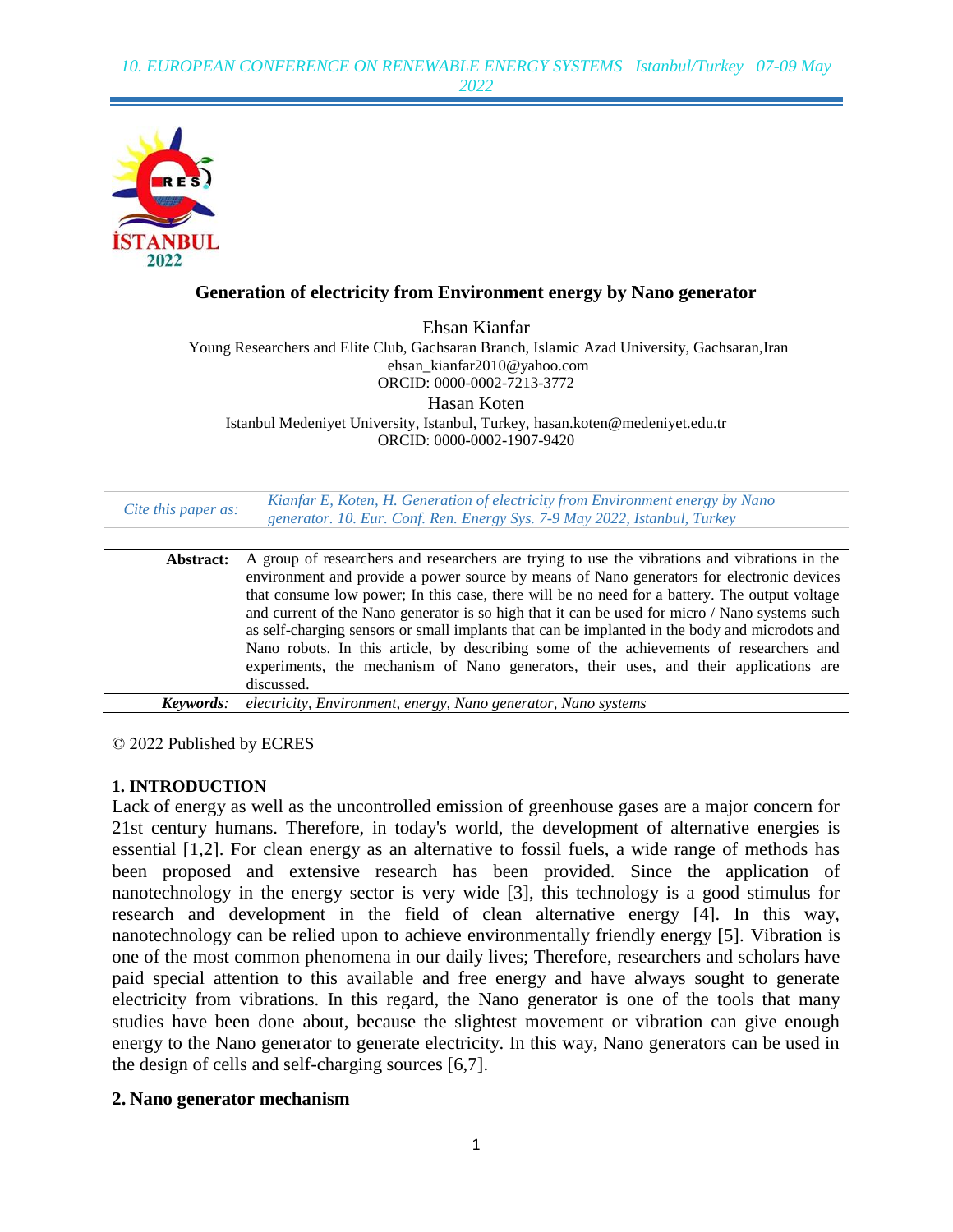A Nano generator is a nanostructured energy generating device that converts external kinetic energy into electrical energy. Although its definition may include any type of nanostructured energy extraction device (such as solar energy [8] and thermal energy [9]), most of the time electricity is generated by Nano generators by converting energy from piezoelectric materials [10].



Figure 1. Scheme of electric current generation by a piezoelectric Nano generator based on zinc oxide nanowires by absorbing the mechanical energy of the environment and also a view of the potential applications of Nano generators for the future [16].



Figure 2. (a) a small-scale nanocomposite generator  $(4.1 \t 5.1 \text{ cm}^2)$  bent and released by a human finger; (b) display of output voltage and current signals due to human finger movement; (c) a large-scale nanocomposite generator (with an area of  $13.13 \text{ cm}^2$ ) is shown; (d) Generating voltage and current signals due to foot movement [18].

Piezoelectric nanotechnology technology converts non-polluting energy sources, such as mechanical and vibrational energy of wind and waves, into unlimited electrical energy for human use. This technology has attracted a lot of attention. However, prior technologies in this area have problems such as process complexity, high cost, and limited size. Recently, a research team from the Korea School of Materials Science and Engineering has developed nanocomposites based on nanocomposite materials that can overcome the problems of previous models and provide a relatively inexpensive, simple, and large-scale self-energizing system (figure3-4).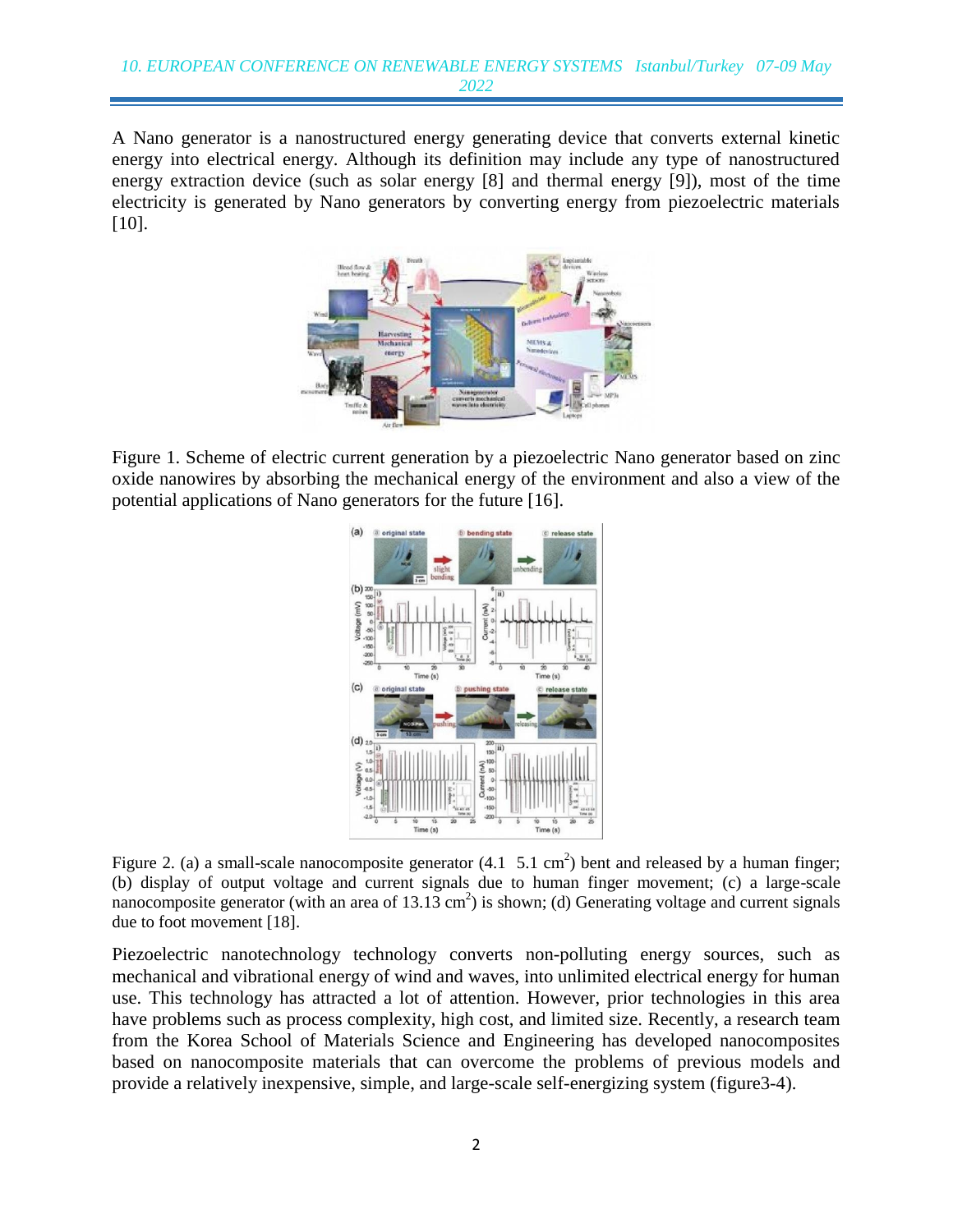

Figure 3. Extraction of electricity from the movement of mice by a single-core generator; (a) to (c) show the output current of a single-stranded generator while the mouse is running or scratching, and (d) to (f) show the output voltage when the mouse is running or scratching itself [ 31].



Figure 4. Energy collection by passing car tires through the Nano generator; (b), (a), and (d) represent the output voltage and current signals, and (c) represent the moment the tire passes through the Nano generator [33].

The researchers first mixed the piezoelectric nanoparticles with carbon nanomaterials (carbon nanotubes and reduced graphene oxide) in a polydimethylsiloxane substrate and produced a nanocomposite generator using a simple rotary or rod coating method. As shown in Figure 2, the resulting piezoelectric material bends to create an electric current. In their research, they were able to obtain a maximum voltage of 2.3 volts and a current of 350 Nano amperes, and by storing this current in a capacitor, they were able to turn on an LED lamp [18]. It is noteworthy that in addition to fabricating Nano generators using piezoelectric properties of zinc oxide [19], researchers have succeeded in applying the piezoelectric properties of nanowires and nanofibers of titanium lead zirconated [21,20], cadmium sulfide [23,22], titanium [24], polyvinylidene fluoride [27,26] and gallium nitride [28], to generate electricity from ambient energy. Recently, a research team has been able to reach a voltage and current equal to 6 volts and 45 Nano amperes by Nano generators based on lead zirconated titanium nanowires [29]. As mentioned earlier, Nano generators can be widely used and can be used in many places. A hybrid Nano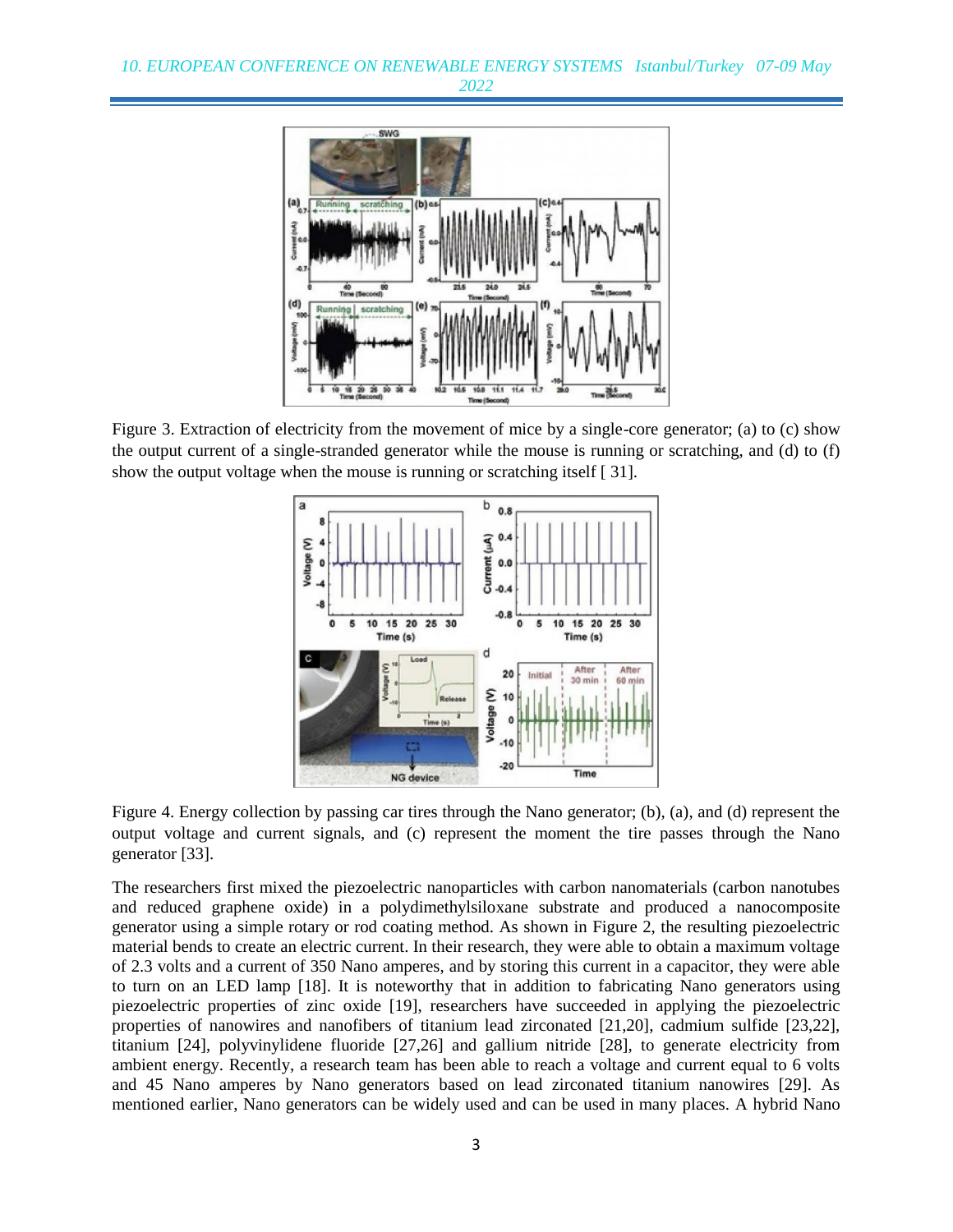generator is made that combines two types of solar energy and mechanical energy and can be used to generate energy instead of conventional batteries. This Nano generator uses two previously invented technologies to generate electrical potential. One of these technologies is the thin membrane of solar cells, and the other is a Nano generator that is placed under the layer of silicon membrane and generates electrical potential on oxide nanowires. Researchers are trying to increase the output power of this tool by using multiple layers of Nano(figure5-6) [39].



Figure 5. Design of the structure of a self-charging cell by piezoelectric and a lithium-ion battery; (a) Schematic diagram of the structure of a self-charging cell. The anode is an array of titanium oxide nanotubes grown on lithium foil and its cathode is made of cobalt lithium oxide which is placed on aluminum foil and a layer of polyvinylidene fluoride is placed between the anode and the cathode as a separating material; (b) a self-charging cell attached to the underside of the shoe is displayed which can convert the compressive energy from walking directly into electricity; (c) display an image taken of the cross-section of a self-charging cell by scanning electron microscopy; (d) Enlarged image of titanium oxide nanotubes taken by scanning electron microscopy [34].



Figure 6. Generation of potential and output current in a Nano generator due to sound waves hitting zinc oxide nanowires [38].

## **3.Electrical energy efficiency of Nano generator**

The energy conversion efficiency of the Nano generator is an important parameter for energy collection and extraction applications. Efficiency can be calculated by comparing the output electrical energy with the input mechanical energy (applied to the piezoelectric). Electrical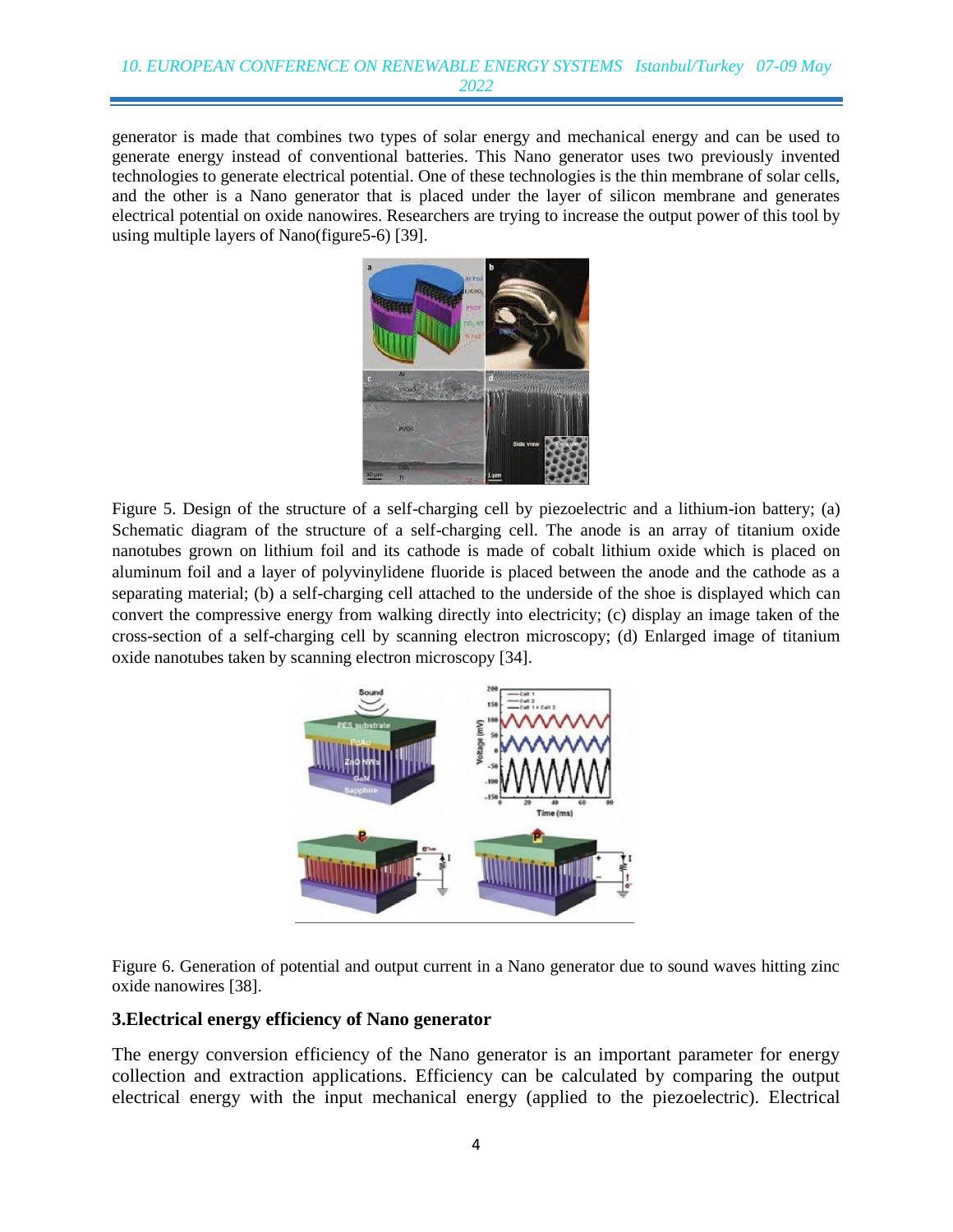energy (We) is obtained by multiplying the output voltage of the Nano generator (V) by its output current (I). Elastic strain energy  $(W_s)$  is estimated by the following equation:

$$
W_e = JVI dt \&
$$
  

$$
W_s = \frac{1}{2} E A \epsilon^2 L_0 = \frac{1}{8} E \pi D^2 \epsilon^2 L_0
$$

E is equal to the Young's coefficient of elasticity, A is the cross-sectional area, D is the diameter of the nanofiber,  $\varepsilon$  is equal to the strain applied to the material, and L0 is the length of the material [40]. With an experiment on polyvinyl fluoride nanofibers and 45 types of polyvinyl fluoride nanofibers with diameters between 500 nm and 5.6 μm and lengths between 100 and 600 μm, researchers have observed that the energy produced by this method can be up to 21 / 8% and with an average return of 5.12%. According to preliminary results, the shrinking process of nanofibers increases the efficiency of electrical energy production from Nano generators. Therefore, it can be concluded that energy production efficiency may be higher in the future [41].

#### **4. Conclusion**

Since Nano generators will no longer require wires and batteries, they can be a very good source of energy for micro and Nano systems such as microdots, wireless sensors, and low-power electronics. Also, although one of the salient advantages of using Nano generators is that Nano processors can have a self-charging energy source, it is important to note that with today's technology, little energy is received from the piezoelectric material of Nano generators. What is certain is that Nano generators in the future could be used in many fields as a stable, clean, and low-volume energy source.

#### **References**

- 1. M.S. Dresselhaus, I.L. Thomas, Nature, Vol. 414, (2001) 332–337.
- 2. J.L. Kolar, Environmental Quality Management, Vol. 10, (2000) 45–54.
- 3. W. Luther, "Application of Nanotechnologies in the Energy Sector", HA Hessen Agentur GmbH, (2008).
- 4. S.L. Gillett, "Nanotechnology: clean energyresources for the future", Foresight Institute, (2002).
- 5. E. Serrano, G. Rus, J. García-Martínez, Renewable Sustainable Energy Reviews, Vol. 13, (2009) 2373– 2384.
- 6. C. Xu, Z.L. Wang, Adv. Mater., Vol. 23, (2011) 873–877.
- 7. Z.L. Wang, J. Song, Science, Vol. 312, (2006) 242–246.
- 8. C. Xu, X. Wang, Z.L. Wang, J. Am. Chem. Soc., Vol. 131, (2009) 5866–5872.
- 9. Y. Yang, W. Guo, K.C. Pradel, G. Zhu, Y. Zhou, et. al., Nano lett., Vol. 12, (2012) 2833–2838.
- 10. Z.L. Wang, X. Wang, J. Song, J. Liu, Y. Gao, IEEE Pervasive Computing, Vol. 7, (2008) 49–55.
- 11. A. Safari, E.K. Akdogan, "Piezoelectricacoustic materials for transducer applications", Springer, (2008).
- 12. A.C. Ugural, S.K. Fenster, "Advanced strengthapplied elasticity", Prentice Hall, (2003).
- 13. D. Damjanovic, Rep. Prog. Phys., Vol. 61, (1998) 1267–1324.